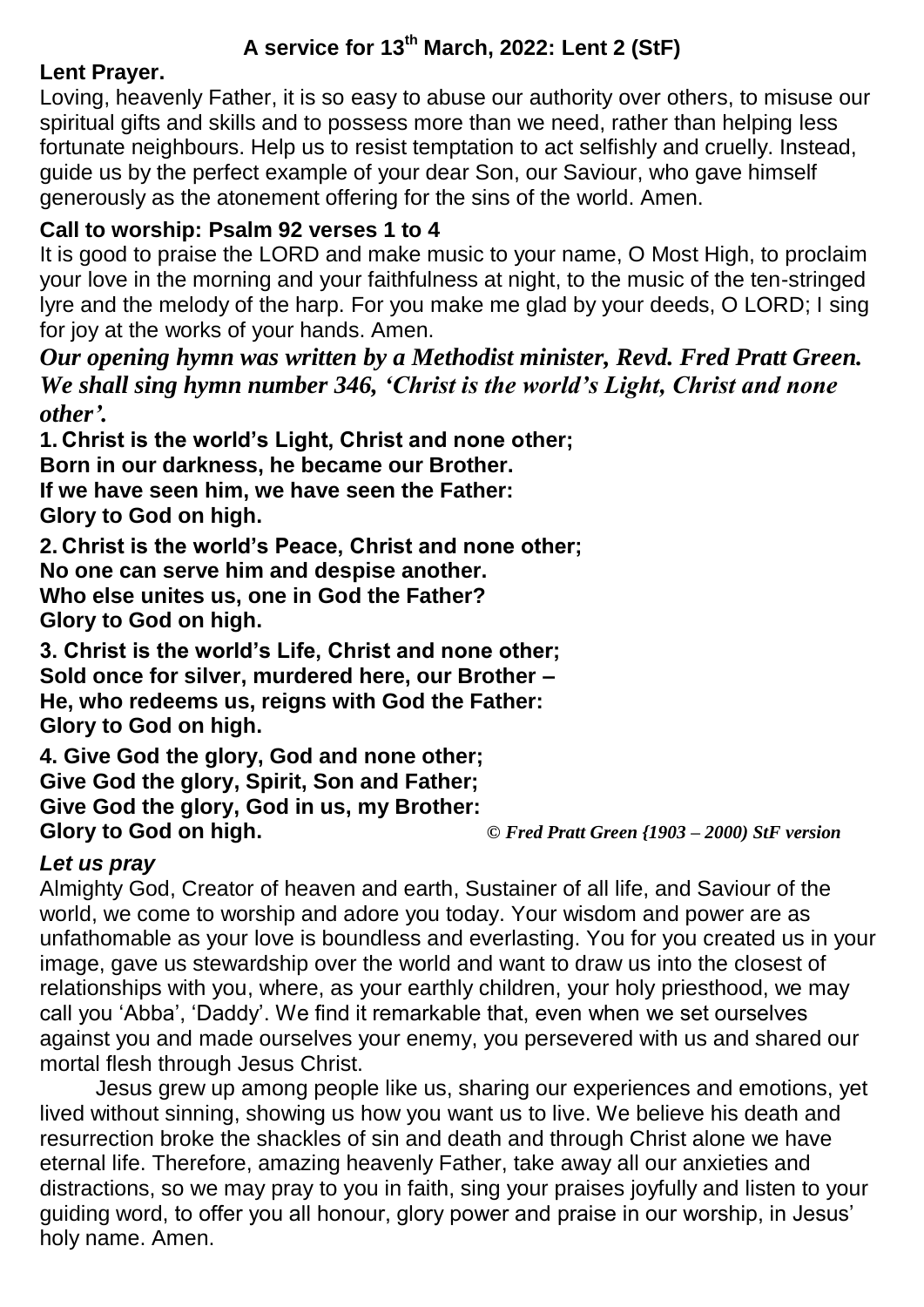### *Let us offer a prayer of thanksgiving and confession to the Lord. When I say, 'Lord, in your mercy', please reply, 'Hear our prayer'.*

Heavenly Father, thank you for your boundless, steadfast love that offers us blessings day-by-day. Thank you for opportunities and experiences that fulfil us, for challenges that both test us and shape our character and for people who have guided and cared for us. Most of all, thank you for loving us at times when we have been faithless, loveless and unlovable.

## *'Lord, in your mercy' ……………. 'Hear our prayer'.*

Merciful Lord, we ask you to pardon and restore us as we recall situations when we have neither loved nor served you wholeheartedly and when we have failed to love our neighbours as we know we ought, especially when they are in distress, or need help. Forgive us, too, when we try to justify our sinfulness, rather than do what we know we should. Help us to change our ways, so we become more Christ-centred and less self-centred.

# *'Lord, in your mercy' ……………… 'Hear our prayer'.*

Gracious and faithful God, we believe that you have heard our prayer and have not only forgiven us, but you call us to follow you once more, unburdened by guilt. Therefore, Lord, as you offer us a fresh start, fill us now with the power of the Holy Spirit to love and serve both you and our neighbours faithfully and joyfully in the blessed name of Christ Jesus our Lord and Friend. Amen.

### *We shall say the prayer our Lord taught his disciples:*

**Our Father, who art in heaven, hallowed be thy name; thy kingdom come; thy will be done; on earth as it is in heaven. Give us this day our daily bread. And forgive us our trespasses as we forgive those who trespass against us. And lead us not into temptation, but deliver us from evil. For thine is the kingdom, the power and the glory, for ever and ever. Amen.**

*We continue our worship as we sing a hymn written by Samuel Crossman, who lived in troubled times: in his lifetime the English Civil War and the Restoration happened; King Charles 1 was beheaded, "The Book of Common Prayer" was outlawed and the celebration of Christmas was forbidden. He was born in Suffolk, graduated from Cambridge University, was appointed King's Chaplain, became Prebendary or Dean of Bristol Cathedral, where in 1664 he wrote a pamphlet of nine poems, one of which was "My song is love unknown". We sing hymn number 277, 'My song is love unknown;'*

**1. My song is love unknown, My Saviour's love for me, Love to the loveless shown, That they might lovely be. O who am I. That for my sake My Lord should take Frail flesh and die? 2. He came from his blest throne, Salvation to bestow; But men made strange and none The longed-for Christ would know. But O my Friend, My Friend indeed,**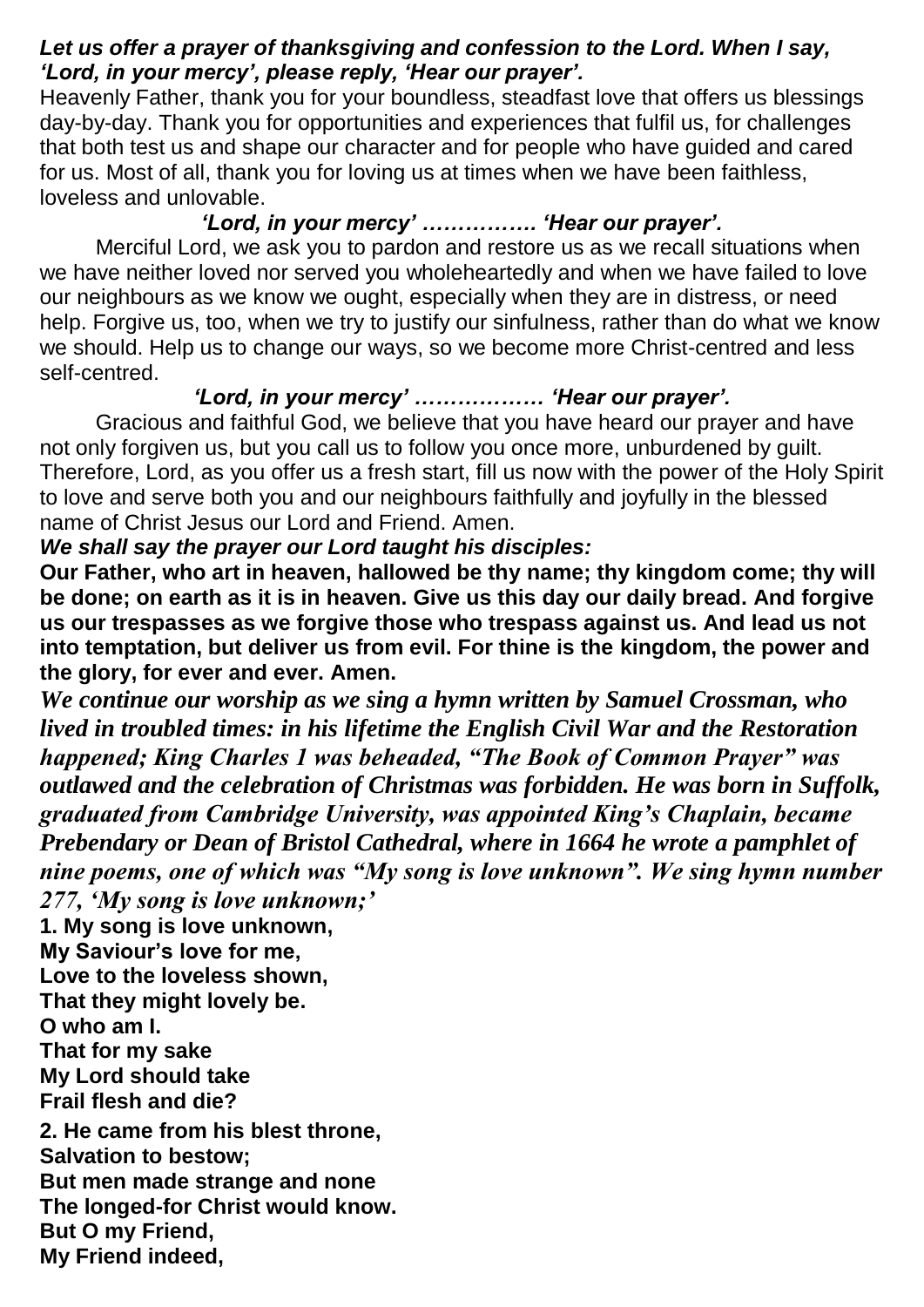**Who at my need His life did spend. 3. Sometimes they strew his way, And his sweet praises sing; Resounding all the day Hosannas to their King. Then 'Crucify!' Is all their breath, And for his death They thirst and cry. 4. Why, what hath my Lord done? What makes this rage and spite? He made the lame to run, He gave the blind their sight. Sweet injuries! Yet they at these Themselves displease And 'gainst him rise. 5. They rise and needs will have My dear Lord made away: A murderer they save, The Prince of Life they slay; Yet cheerful he To suffering goes, That he his foes From thence might free. 6. In life no house, no home, My Lord on earth might have; In death no friendly tomb But what a stranger gave. What may I say? Heaven was his home; But mine the tomb Wherein he lay. 7. Here might I stay and sing, No story so divine: Never was love, dear King, Never was grief like thine! This is my Friend, In whose sweet praise I all my days Could gladly spend.** *© Samuel Crossman {1624 – 1684}*

### *We come now to our prayers of intercession. We begin with a prayer for Ukraine. Let us pray.*

Lord of all nations, you made us and understand everything about us. You declared creation 'good', yet we have been poor stewards of the world and our failure to live in peace with our neighbours is heart-breaking. At present our hearts go out to Ukraine and is peoples, as they face attacks by Russia.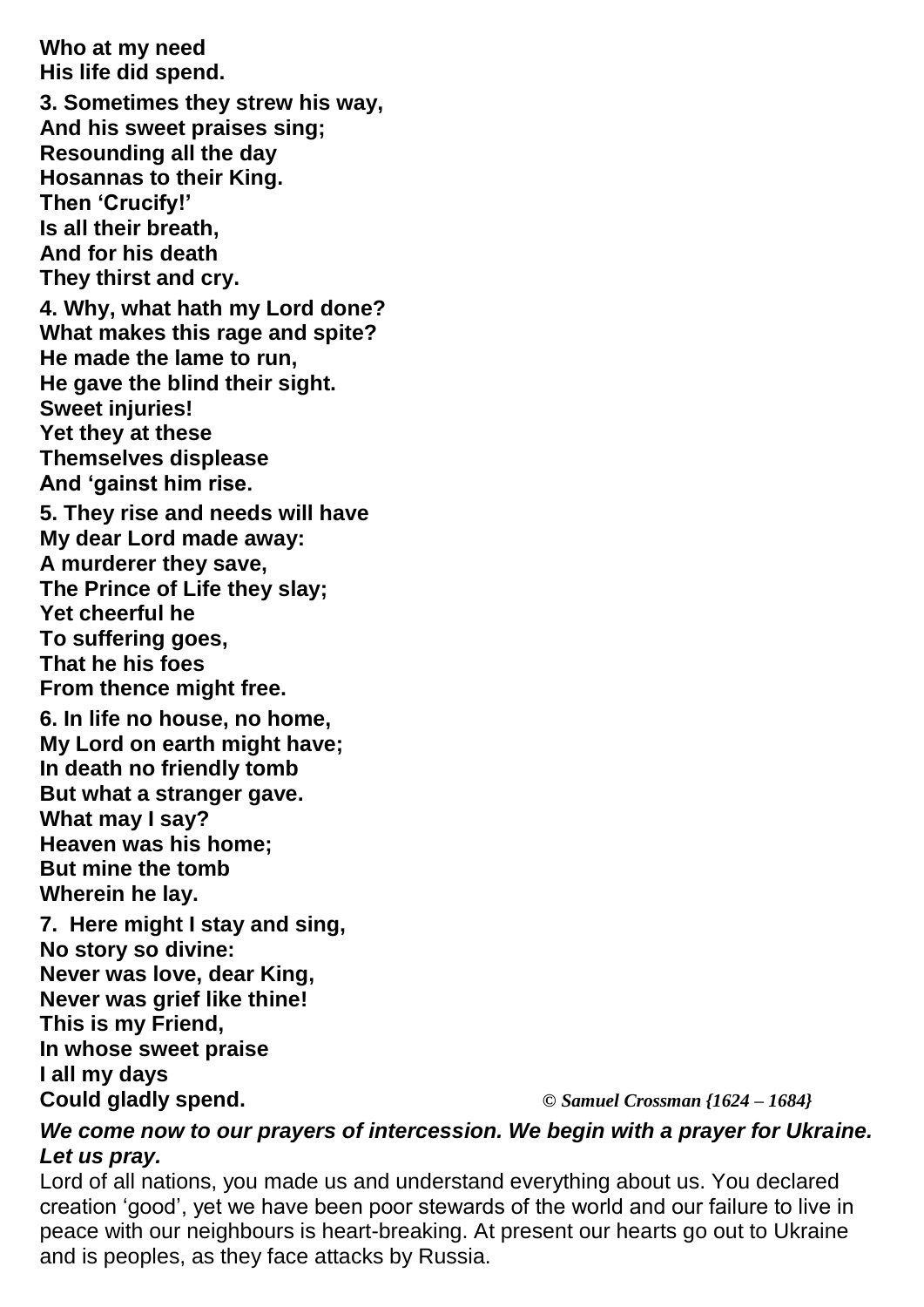In your mercy Lord, be with all Ukrainians: President Zelenskyy, his advisors, the armed forces and militia as they resist Russia's might; civilians, women, children and elderly, who have to shelter from bombardment and who face diminishing supplies. Grant them steadfast courage and look on them with compassion. Remember, too, Ukrainian refugees, who are fleeing to friendly countries. May they be made welcome and receive all the support they need.

We pray that a peace treaty can be negotiated to end the conflict, that the Kremlin's plans are frustrated and so Ukraine will remain a free, democracy after hostilities have ceased. May other nations continue to provide practical support and hospitality not only during the conflict, but as long as help is needed.

Above all, Lord, restore peace to Ukraine and help it rebuild what war has destroyed. We offer our prayer in Jesus' name. Amen.

#### *We continue with prayers about our concerns for the world.*

Heavenly Father, although we have been blessed with this achingly beautiful planet, we grieve and lament about the brokenness we see here and abroad. We want to play what part we can in making the world a better place, but we recognize that our own powers are limited and confess that, at times, many complex issues threaten to overwhelm us. However, we are not afraid to ask you to reach out to inspire people with greater ability, power and influence than we possess; people who can heal the suffering around us, for we know that to you all things are possible.

Nevertheless, Lord, give us the courage to play what part we can by campaigning against injustice, by doing all we can to relieve poverty, by learning to use the earth's resources more carefully and by encouraging others to do so, too.

Lord of the world, as well as praying for an end to the conflict in Ukraine, we pray for peace across the world. Guide the leaders of all nations to find better ways of resolving disputes with neighbours by negotiation rather than resorting to force. Instead, may world leaders learn to rule with justice and mercy, for only then can true peace be established and prevail.

In your mercy, remember, O Lord, all victims of warfare, terrorism and persecution. Grant them the resources and encouragement they need to rebuild their lives and to be healed in body, mind and spirit.

We pray for the people of Afghanistan, Ethiopia, Yemen and Sudan where serious famines may lead to catastrophic loss of life. May the situation in Ukraine not divert the attention of governments and relief agencies from providing much-needed aid.

Gracious Lord of well-being, look with compassion on people around us who are sick in body, mind, or spirit, particularly those whose condition has been worsened as a result of a lack of treatment during the last two years of pandemic. May they receive the professional care and support they need to be restored to health and may they experience your loving presence to provide comfort and hope in their time of need.

Lord, hear our prayer for people who have lost loved-ones during the past two years, both because of COVID19 and for other reasons, but who have been unable either to mark their passing or to mourn because of restrictions at funerals. We pray for neighbours who are suffer from long COVID19, depression and anxiety, unemployment, or debt because of the pandemic. May they be helped to regain their well-being. Gracious God, we pray for neighbours who are lonely, or afraid, or whose relationships have broken down and, not least of all, children whose education and general wellbeing have been seriously harmed during the pandemic. Lord, wherever possible, help us to offer them practical support and friendship and we ask you to embrace everybody for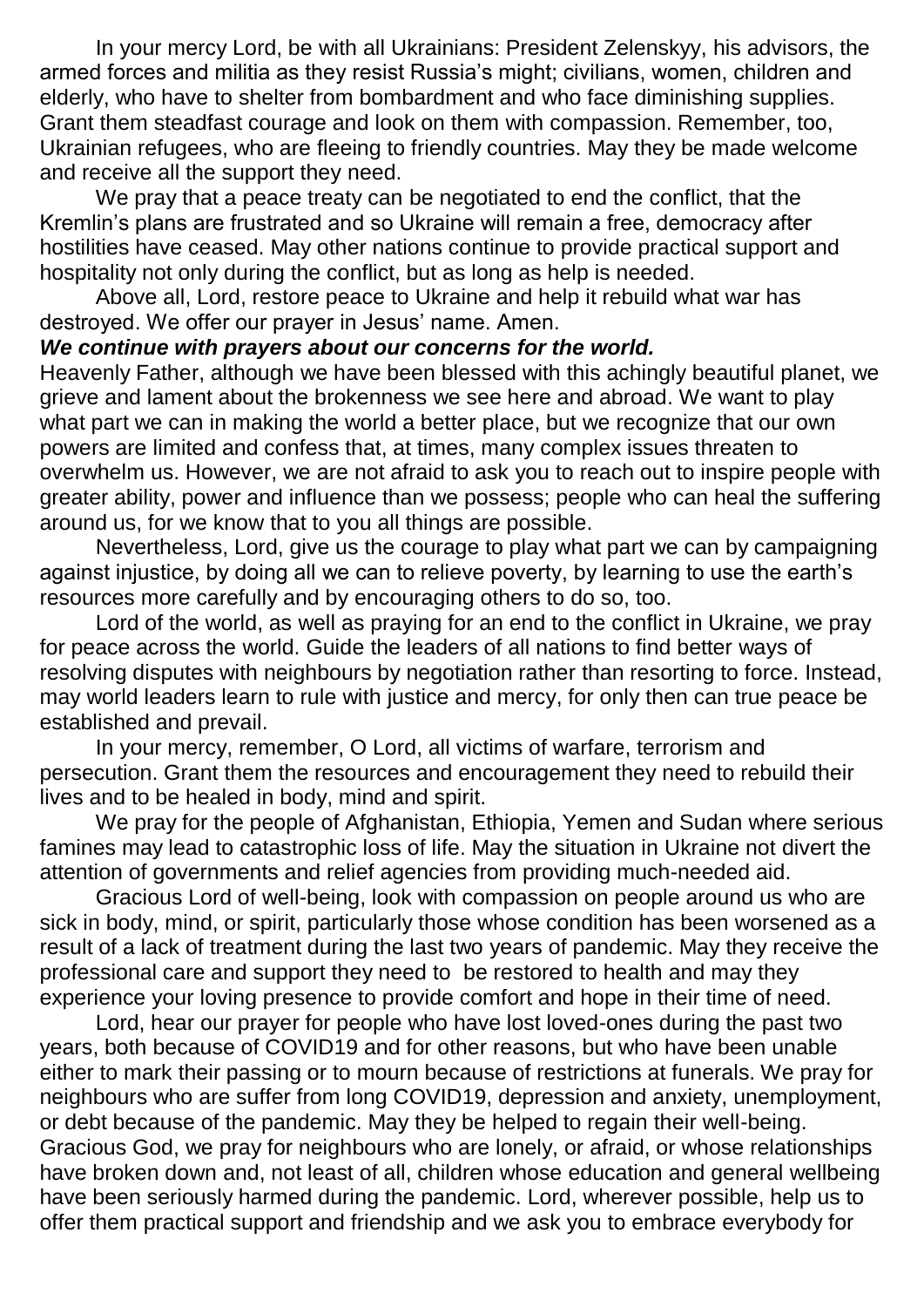whom we pray with the warmth of your love, offering them healing, courage, comfort and lasting peace.

Holy God, we pray for churches in our district and, indeed, the World Church as we emerge from the shadow of coronavirus. Help us learn new, effective ways to serve our communities and to reflect the goodness and grace of Jesus by serving him with united, faithful hearts.

Abba, Heavenly Father, bless us, our friends and our families. Keep us safe in your care and help us to share the abundance of your love with our neighbours, so our lives bring you honour through Christ Jesus our Lord and friend. Amen.

### **Our Gospel reading is Luke chapter 13 verses 31 to 35**

At that very hour some Pharisees came and said to him,

"Get away from here, for Herod wants to kill you."

He said to them,

"Go and tell that fox for me, 'Listen, I am casting out demons and performing cures today and tomorrow, and on the third day I finish my work. Yet today, tomorrow, and the next day I must be on my way, because it is impossible for a prophet to be killed outside of Jerusalem.' Jerusalem, Jerusalem, the city that kills the prophets and stones those who are sent to it! How often have I desired to gather your children together as a hen gathers her brood under her wings, and you were not willing! See, your house is left to you. And I tell you, you will not see me until the time comes when you say, 'Blessed is the one who comes in the name of the Lord.'" Amen.

## *Our penultimate hymn was written by Graham Kendrick for Spring Harvest in 1984. Number 272, it is often known as 'Shine, Jesus, shine!'*

**1. From heaven You came, Helpless babe, entered our world, Your glory veiled; not to be served But to serve and give Your life That we might live.** *Chorus: This is our God, the Servant King, He calls us now to follow Him, To bring our lives as a daily offering Of worship to the Servant King.*

**2. There in the garden of tears, My heavy load he chose to bear; His heart with sorrow was torn, 'Yet not My will but Yours,' He said.** *Chorus:*

**3. Come see His hands and His feet, The scars that speak of sacrifice ; Hands that flung stars into space To cruel nails surrendered.** *Chorus:*

**4. So let us learn how to serve, And in our lives enthrone Him; Each other's needs to prefer, For it is Christ we're serving.** *Chorus: © Graham Kendrick (b. 1950)*

**Address:** *"...... and on the third day I will finish my work",* **Luke chapter 13 verse 32.** King Herod Antipas was a vile ruler. A son of Herod the Great, who had ordered the execution of his second wife and her sons. He was made Tetrach or ruler over Galilee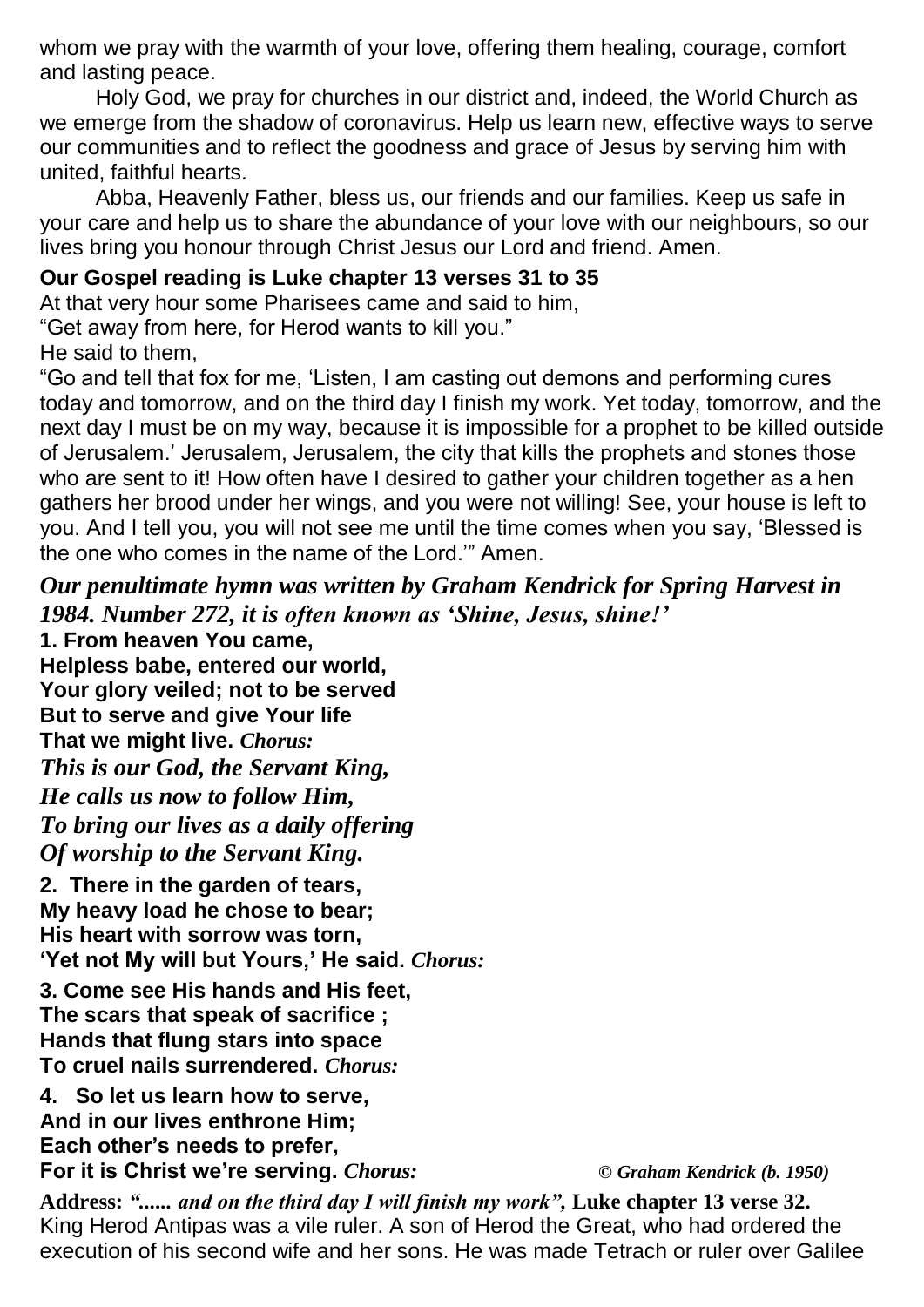and Perea by Augustus Caesar following a bitter dispute with his brothers. Antipas had scandalised many Jews by divorcing his wife to marry his niece, Herodias, who was already married to his half-brother, Herod, son of Mariamne II! John the Baptist soundly condemned this immoral and probably illegal union, as a result of which he had been imprisoned and later executed when Herodias' daughter, Salome, was rashly promised anything she wanted by her step-father. (Matters got even worse when Salome married Herod Antipas' younger brother, Philip – her Great uncle!)

Herod was not popular with the Pharisees, not only as a result of his lifestyle, but because he held power through the Romans, so it seems surprising that a group of them warned Jesus as he travelled towards Jerusalem. However, as Herod believed Jesus was the resurrected John the Baptist, it is possible he wanted to warn him off, rather than add another murder to his list of offences. Therefore, although many Pharisees were antagonistic towards Jesus, some might have gone as Herod's messengers, for they acknowledged that he was a prophet, who deserved their warning, though they disliked his message. Of course, an ulterior motive may have been to want Jesus away from Jerusalem that Passover, lest he cause trouble.

Irrespective why they warned Jesus, the Pharisees were given a defiant answer by our Lord. Indeed, Herod is the only person Jesus is recorded as having treated with contempt, both in this incident and when he was brought before him after he had been betrayed. By saying, **"Go and tell that fox,"** Christ was not just indicating that Herod was a crafty, cruel, worthless man. Instead, he referred to a verse in the second chapter of the Song of Songs, **'Catch for us the foxes, the little foxes that ruin the vineyards, our vineyards that are in bloom.'** Herod Antipas was like a fox that ruined the vineyard – a term often used to symbolise the Jewish nation. In other words, Jesus identified Herod as somebody who undermined the covenant between God and his chosen people. Christ stated that he still had his Father's work of healing and reconciliation to carry out now and in the near future, but his reference to **'the third day I shall finish my work'** showed that his ministry would soon come to an end – through his act of redemption at Calvary and, of course, his resurrection three days later. Jesus was not going to allow Herod's malice to deflect him from doing his Father's will, for he had come to reconcile and reclaim sinners in a new, covenant, based on love and faith.

Jesus' lament, **"Jerusalem, Jerusalem! You kill the prophets, you stone the messengers God has sent you"** began with references to incidents when the kings and high priests killed prophets whose message was unpalatable: for example in the second book of Chronicles **King Joash** and his officials stoned **Zechariah, son of Jehoiada the priest**, when he rebuked them for worshiping Baal; in chapter 26 of his book, Jeremiah related how the prophet, **Uriah, son of Shemaiah,** who had the same warning message for **King Jehoiakim** as he did, was brought back from Egypt where he had sought refuge and killed with a sword in Jerusalem. However, instead of condemning Jerusalem and its people, Jesus expressed a deep longing to enfold them in his arms, to care for them as a hen cares for its chicks, but his complaint is that they would not let him comfort and protect them.

By rejecting him, not only Jerusalem but the Jewish nation would reject God and would suffer as a result of their choice, **'until the time comes when you say, 'God bless him who comes in the name of the Lord.'** This does not mean the triumphal entry at Passover, for the adoring crowd was mainly composed of Galileans who had gone to the capital city to celebrate the festival. Instead, it refers to the Second Coming, when Jesus will return in triumph and glory. In other words, although the Jews rejected God's new covenant – and would suffer as a result – the door was not completely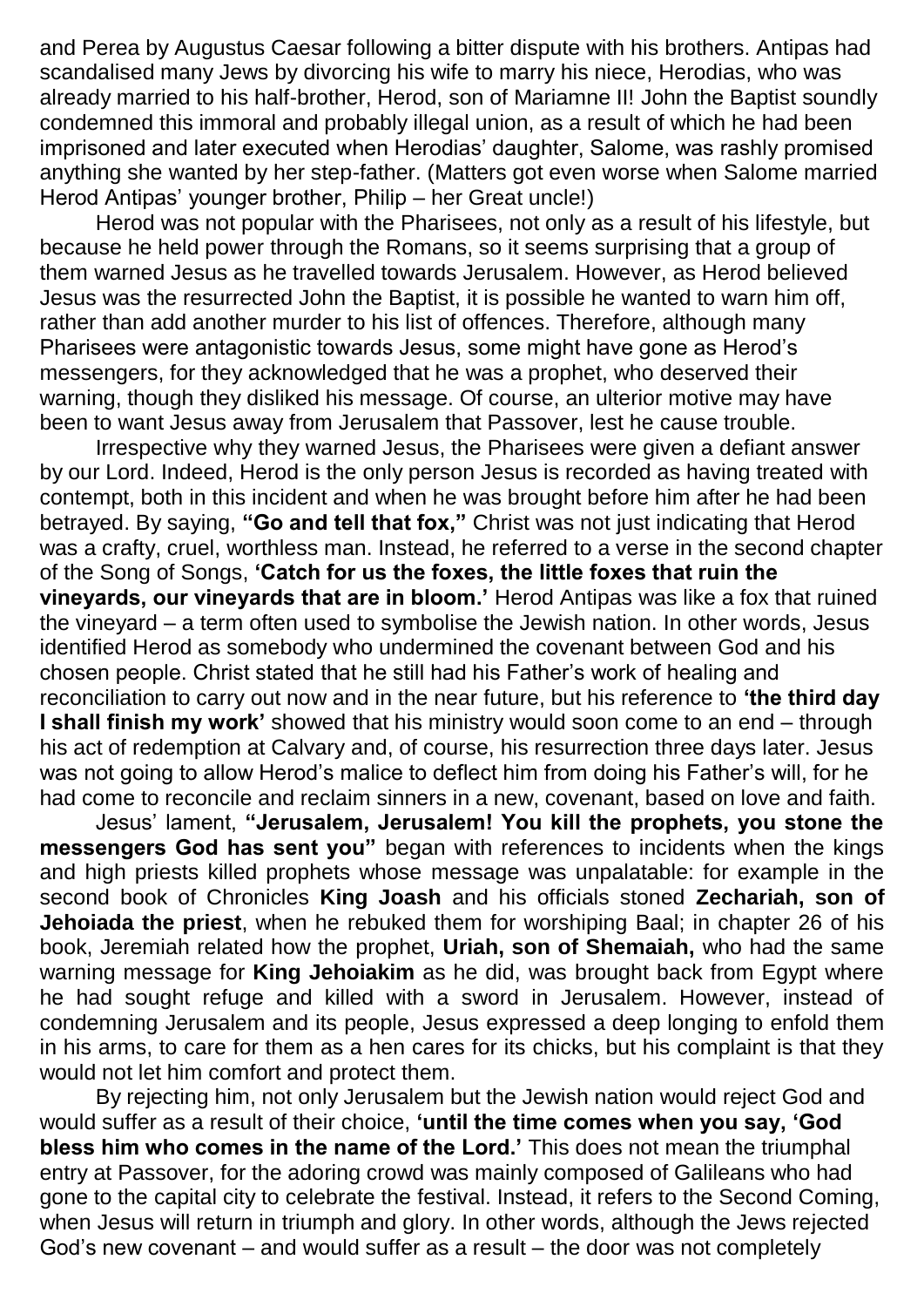closed against them: Christ's second coming would provide another opportunity to return to the fold, for God's mercy is boundless and wonderful.

This Lent we are challenged to choose wisely in an uncertain world where values are constantly being undermined. We live in a society where our faith often conflicts with worldly desires for material prosperity, prestige and power, but if our faith is subverted by these false values, we become what St. Paul described as **'enemies of Christ's death on the cross.'** Remember, we are citizens of heaven whose values should be the same as Christ's. In the last few years we have seen large companies collapse, but while employees and contractors were left high and dry, company executives walked away with huge bonuses. It is abundantly clear society as a whole and we as individuals need to reassess our values and choices. There's nothing wrong getting ahead in the world, provided it is done honestly, without trampling over others and is not at the cost of relationships with family, friends and God! After all, John Wesley advocated earning as much as we can – but only to use it for the benefit of the needy. As an Oxford student he even saved £4 per annum by growing his hair long, therefore not needing a wig, so he could give the sum he saved to the poor. We can choose to follow Jesus' example of caring for others, even if we find it hard to like them, or we can turn to self-interest. We can exploit others for our own ends, perhaps buying goods made cheaply by sweated labour in the Third World, often by children as young as five, but sold at normal prices– or we can take a stand, just as Christ stood up for the poor and marginalised around him.

**Why should we choose Jesus' way? He is simply the personification of God's love for everybody. He laid down his life to cancel the debt of human sins and to draw us into a close relationship, where we can call God 'Abba' – Daddy!' Surely, our only response can be our own sacrifice of love and service to our Saviour, Lord and friend. Amen.**

*Our closing hymn was written by Sydney Carter for the School of Southwark Cathedral in 1971. It was intended to be chanted unaccompanied, except by a tabor and the simple melody was named after the Provost of the Cathedral, Revd. Ernest Southcott, but has been misspelt in hymnals as 'Southcote'. Hymn number 476, 'One more step along the world I go'.*

**1. One more step along the world I go, One more step along the world I go; From the old things to the new Keep me travelling along with you:** *Chorus: And it's from the old I travel to the new; Keep me travelling along with you.*

**2. Round the corner of the world I turn, More and more about the world I learn; All the new things that I see You'll be looking at along with me:** *Chorus:*

**3. As I travel through the bad and good, Keep me travelling the way I should; Where I see no way to go**

**You'll be telling me the way, I know:** *Chorus:*

**4. Give me courage when the world is rough, Keep me loving though the world is tough;**